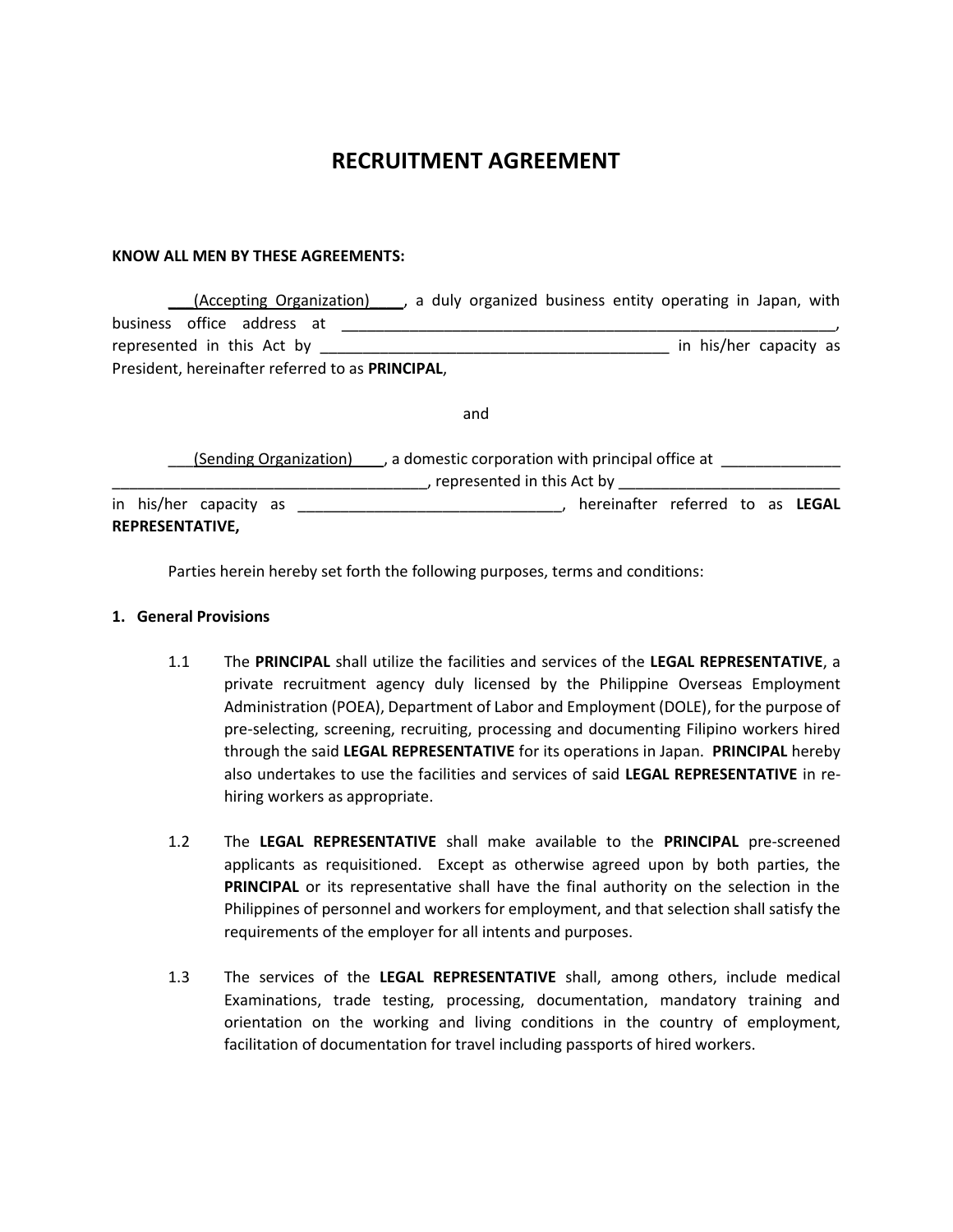# **2. Fees and Terms of Payment**

The **PRINCIPAL** shall pay to the **LEGAL REPRESENTATIVE** the sum of US\$ \_\_\_\_\_\_\_\_\_\_\_\_\_ per selected worker as Minimum Mobilization Fee (MMF) for the pre-selection and processing as well as documentation in accordance with the rules and regulations issued by the POEA and DOLE. Such payment shall not in any manner be levied on the accepted applicants by either the **LEGAL REPRESENTATIVE** or the **PRINCIPAL**.

## **3. Travel Arrangement**

The **PRINCIPAL** shall be solely responsible for and bear the expenses of securing entry visas and/or work permits of accepted workers and the cost of their airfares to and from the point of origin, inclusive of travel taxes, if any. The **LEGAL REPRESENTATIVE**, shall, upon payment of this cost by the **PRINCIPAL**, immediately arrange for the travel of the workers.

## **4. Employment**

- 4.1 The recruits shall take up employment under the Master Employment Contract (MEC) herein attached as "Annex" and under the wage schedules as attached, and forms an integral part of this Agreement, subject however to the proper approval of the POEA and DOLE.
- 4.2 In case of renewal of the Employment Contract between the **PRINCIPAL** herein and the same workers, said workers shall be entitled to a reasonable adjustment in salary and benefits in accordance with the **PRINCIPAL'S** company pay scale and practices.

#### **5. Authority, Joint and Several Liability of Legal Representative**

The **PRINCIPAL** hereby authorizes the **LEGAL REPRESENTATIVE** as its agent and representative in all matters involving the recruitment and hiring of Filipino workers for its overseas project.

By virtue of said authority, the **LEGAL REPRESENTATIVE** is granted the following powers and obligations:

- 5.1 To represent the **PRINCIPAL** before any and all government and private office/agencies in the Philippines;
- 5.2 To enter into any and all contracts with any person, corporation, institution or entity in joint project/venture or as partner in the recruitment, hiring and placement of Filipino contract workers in overseas employment;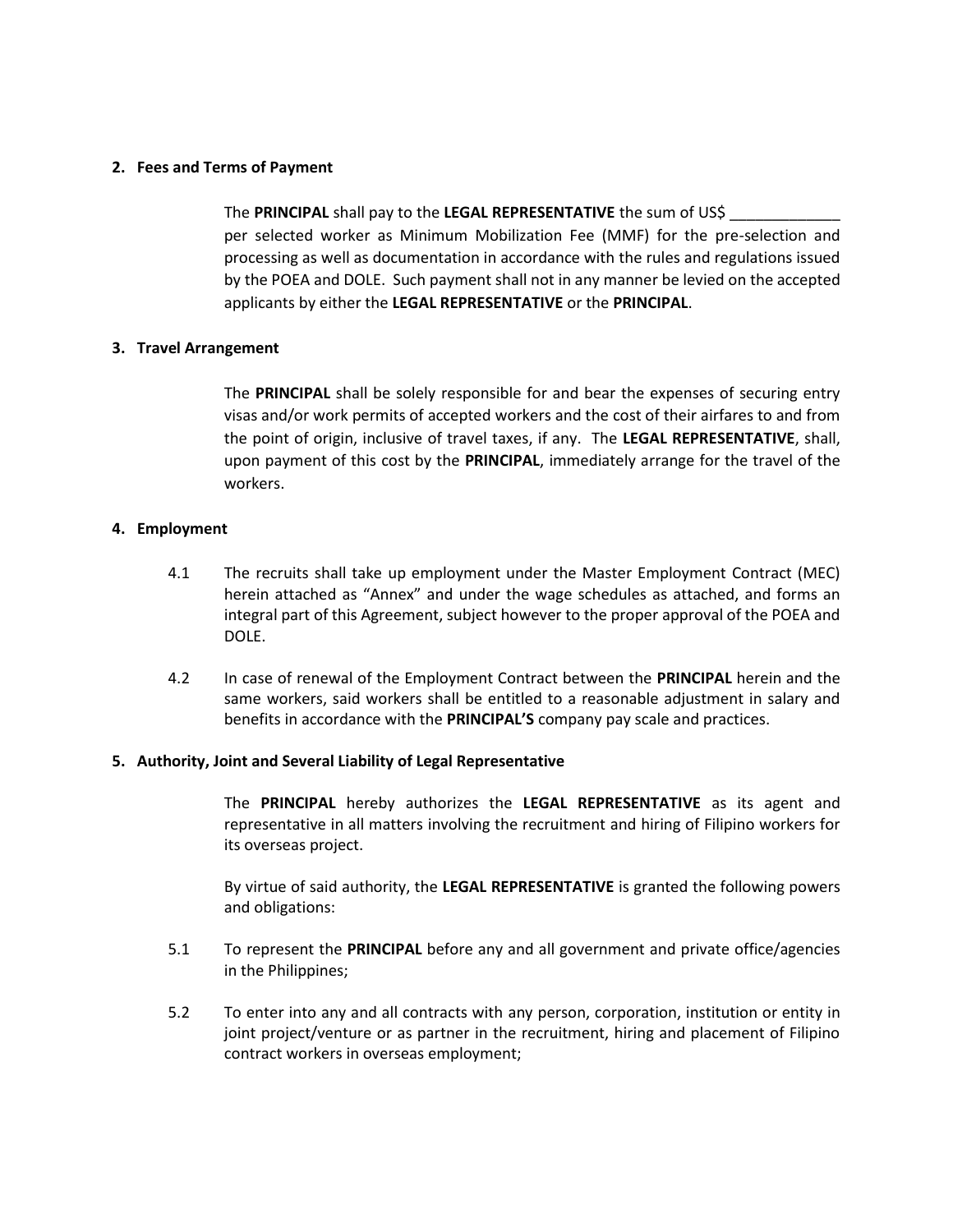- 5.3 To sign, authenticate and deliver all documents necessary to complete transactions related to such recruitment and hiring including making necessary steps to facilitate the departure of the recruited workers in accordance with the Labor Code as amended and its Rules and Regulations;
- 5.4 To bring suit, depend and enter into any compromise for and in behalf of the **PRINCIPAL**  in litigations involving the hiring and employment of the Filipino contract workers for the said **PRINCIPAL**;
- 5.5 To assume jointly and severally with the **PRINCIPAL** any liability that may arise in connection with the recruitment and hiring of the workers including the full implementation of the employment contract.

## **6. Remittance and Foreign Exchange Earnings**

The **PRINCIPAL** and **LEGAL REPRESENTATIVE** shall assist in the remittance of the worker's monthly salary to his/her designated beneficiary.

The **PRINCIPAL** and the **LEGAL REPRESENTATIVE** shall provide the necessary facilities to effect such remittance in the easiest and most effective way possible.

#### **7. Responsibilities of the PRINCIPAL**

- 7.1 The **PRINCIPAL** shall exert all possible efforts to enhance the welfare and protect the rights of Filipino workers hired under this Agreement in accordance with the laws of the Philippines, her country of domicile and international covenants on expatriate employment and in accordance further with the best possible treatment already extended to other workers at its work site.
- 7.2 Except for reasons caused by the fault of the worker, force majeur, or flight delay, the **PRINCIPAL** shall transport the worker to the job site within thirty (30) days from date of original departure scheduled as specifically mentioned in the Job Order requisition made by the **PRINCIPAL**. Should the **PRINCIPAL** fail to do so for no valid or justifiable reason, he shall pay the worker reasonable compensation (as may be determined by the appropriate authorities) for every month of delay or fraction thereof.
- 7.3 Payment made under this provision will be made to the worker through the **LEGAL REPRESENTATIVE** or the appropriate government agency for this purpose. Should the **PRINCIPAL** cancel the employment contract or should the deployment delay exceeds two (2) months and the worker elects to cancel said employment contract, the **PRINCIPAL** shall pay the worker an additional amount of compensation as maybe determined by the appropriate authorities under the circumstances. In this case, the **PRINCIPAL** shall not be reimbursed of whatever amount it had paid the **LEGAL REPRESENTATIVE** for documentation and processing.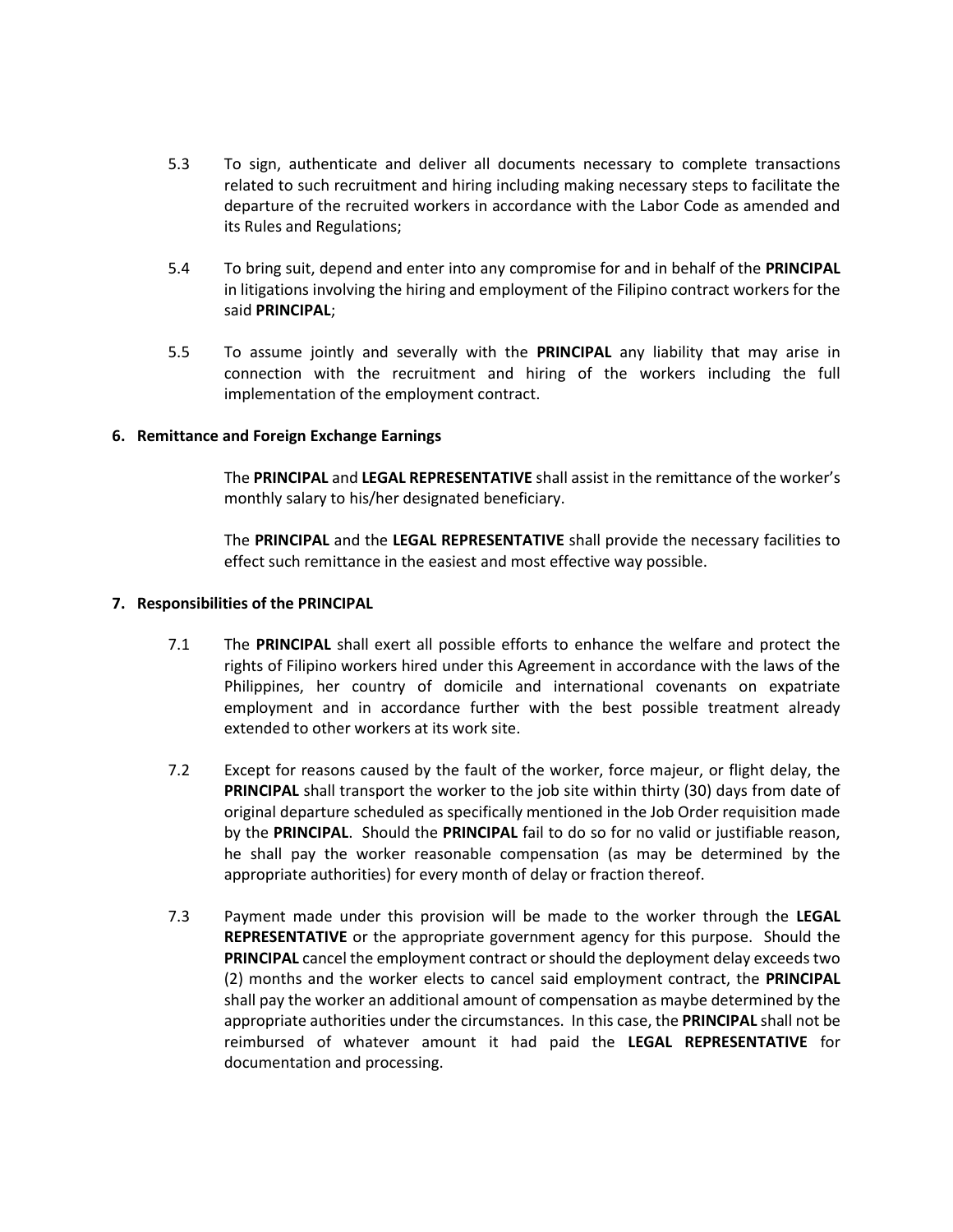- 7.4 In case of termination of worker's employment for case or as a result of death or serious injury, the **PRINCIPAL** shall immediately inform the Philippine Embassy/Consulate or the Labor Attache nearest to the site of employment and/or the Philippine Overseas Employment Administration and the **LEGAL REPRESENTATIVE** about the said event.
- 7.5 In case of death of the worker, the **PRINCIPAL** shall pay all the expenses for repatriation of the remains of the worker and his/her personal properties to his/her relatives in the Philippines, or if repatriation is not possible under the circumstances, the proper disposition thereof, upon previous arrangements with the worker's next-of-kin or in the absence of the latter, the nearest Philippine Labor Attache or Embassy/Consulate.

In all cases, the Employer shall ensure that the benefits due to the Employee shall be made available to him or his beneficiaries within the shortest time possible.

# **8. Settlement of Disputes**

- 8.1 In case of disputes arising from the implementation of the employment contract between the **PRINCIPAL** and the worker, all efforts shall be made towards amicable settlement. If necessary, such negotiations shall be undertaken with the participation of the Philippine Labor Attache or Embassy/Consulate nearest the site of employment.
- 8.2 In case amicable settlement fails, the matter shall be submitted to the competent and appropriate body in the country of employment. During such process of settlement and while the case is pending, the affected worker shall endeavor to fulfill the contractual obligation and the **PRINCIPAL** shall ensure that such obligation shall be undertaken without duress and recrimination.
- 8.3 In case of disputes involving the **RECRUITMENT AGREEMENT**, the parties hereto must attempt to resolve the same amicably. If efforts to settle such disputes amicably fails, said disputes shall be referred to the International Chamber of Commerce for hearing and adjudication, or to such other competent and appropriate administrative bodies/courts as may be agreed upon by both parties herein.

# **9. Termination**

This Recruitment Agreement shall be in effect for a minimum of  $($  ) years from date of execution unless sooner revoked by either party through a thirty (30) days prior written notice.

The responsibility of the parties herein shall be in effect up to the completion of the last Employment Contract signed with a recruited worker and the rights of the workers recruited under this Recruitment Agreement must be recognized and the terms and conditions of the Employment Contract shall be strictly adhered to and complied with. Unless either party so notifies the other of such termination in writing, this Agreement shall automatically be extended and renewed for another year.